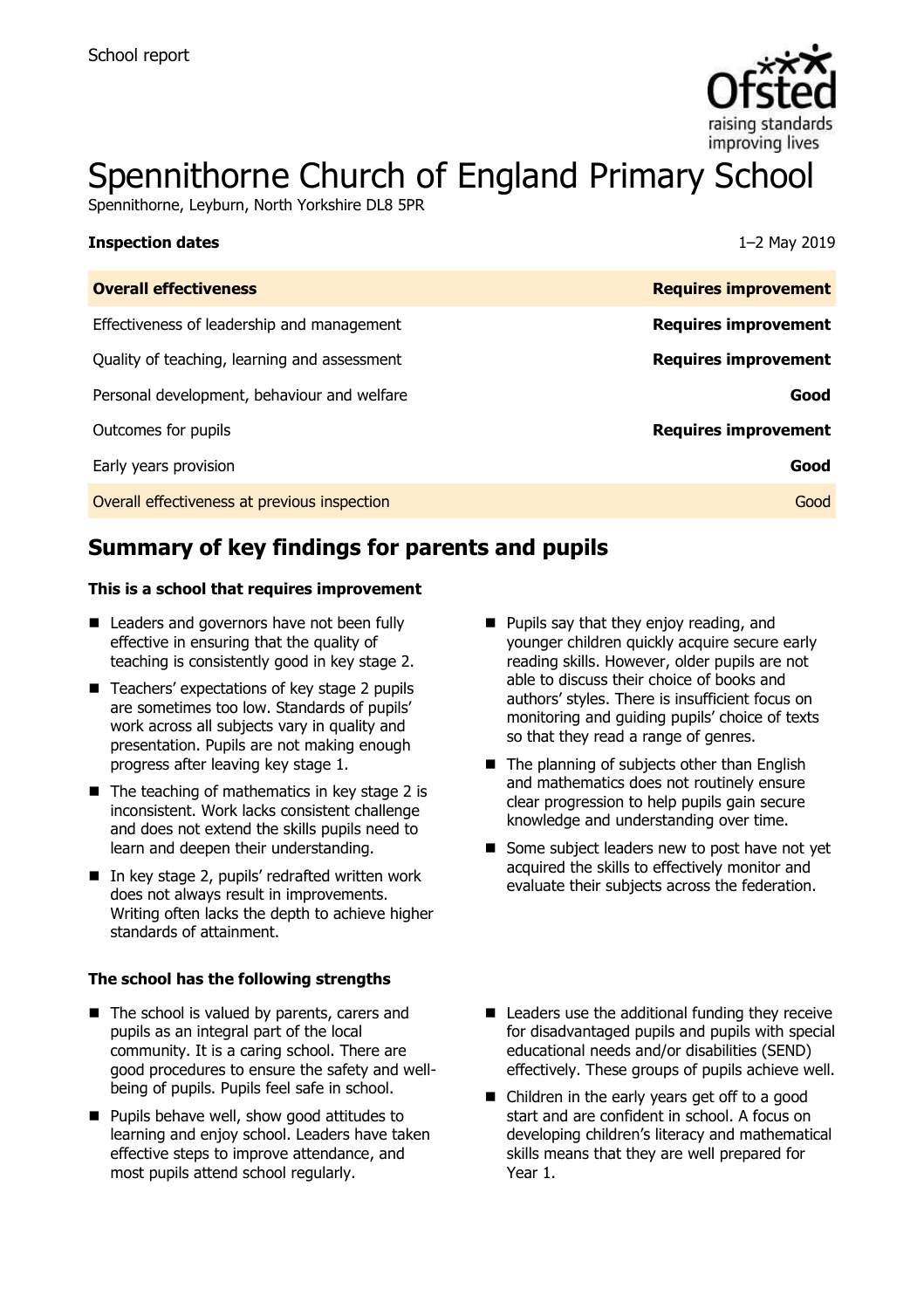

# **Full report**

### **What does the school need to do to improve further?**

- Improve the quality of teaching in key stage 2 by:
	- raising teachers' expectations of what pupils can achieve and planning activities which are well matched to pupils' abilities
	- providing further challenge in mathematics lessons so that pupils explore mathematical investigation in depth
	- ensuring that the presentation of pupils' work is consistently good
	- planning writing lessons which systematically teach pupils the skills to write in depth and at length
	- making certain that when pupils edit their writing, this improves the quality of their redrafted work and standard of spelling
	- monitoring and guiding pupils' choice of reading books so that they read a wider range of genres
	- planning the teaching of science and foundation subjects to provide a clear sequence for progression across the mixed-age classes.
- **IMPROVE the effectiveness of leadership and management by:** 
	- ensuring that professional support and monitoring improve the quality of teaching
	- developing the skills and expertise of the new subject leaders and providing opportunities for them to monitor and evaluate the work across the federation
	- revising the curriculum so that subjects are planned with a clear path of progression, particularly in key stage 2.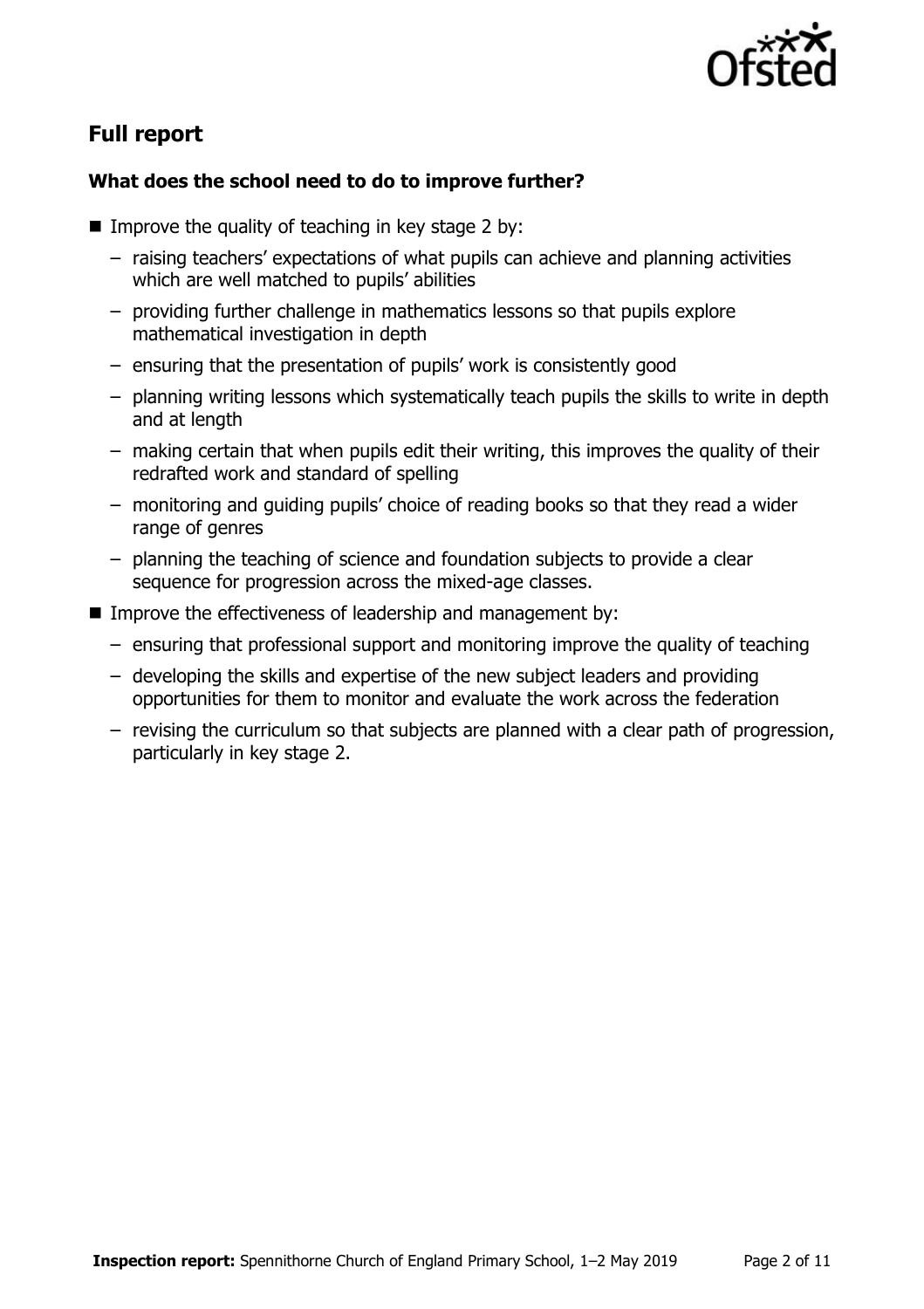# **Inspection judgements**

#### **Effectiveness of leadership and management Requires improvement**

- $\blacksquare$  Since the previous inspection, there has been a turnover of teaching staff. While leaders and governors have now established stability in staffing, they have not ensured that the quality of teaching is of a good standard throughout the school. Support and professional development which have been provided have not been followed up successfully to ensure that this investment is making the necessary difference. Improvements in the quality of teaching in key stage 2 have not been consistently maintained.
- The development of subject leadership across the federation is in the early stages and has yet to have impact in improving the quality of teaching. Some leaders require further professional support to fulfil their roles effectively.
- The curriculum is carefully mapped out to ensure coverage for the mixed-age classes and is successfully implemented in key stage 1. Topics engage the pupils' interest and they enthusiastically talk about the events and visits that have brought subjects to life. Such examples include dressing up as a Victorian, a visit to Middleham Castle and the science week. However, pupils in key stage 2 cannot recount with accuracy the subject content they should have learned, and this lack of depth in knowledge is evident in the work they produce.
- The headteacher and governors have successfully federated the school with Middleham Church of England Primary School and this has been well received by parents. The headteacher has an accurate view of the school and a clear vision for the federation. Her enthusiasm and energy are valued by pupils. She is highly respected by parents, who refer to the school being 'open and welcoming with a strong place in the community'. Nearly all parents who responded to the Ofsted questionnaire, Parent View, would recommend the school.
- The school places great emphasis on developing pupils' spiritual, moral, social and cultural understanding. Representatives from other faiths are regularly invited to the school, so pupils have a good understanding of people from other backgrounds and with different beliefs. Pupils show a genuine respect and tolerance for the rights of others, and this has developed pupils' appreciation of British values.
- The school has a clear process for assessing and monitoring pupils' progress and attainment. This means that teachers and leaders have an accurate picture of how well pupils are doing. As a result, actions to provide additional support are well directed. Pupil premium funding has been used to provide additional teaching for disadvantaged pupils as well as specialist support for those who are also pupils with SEND. For these pupils, intervention is well matched to ensure that they make good progress.
- The leadership of SEND is effective. The pupils identified as requiring additional support are well catered for and this is clearly outlined in their individual learning plans. The funding for pupils who have SEND is used effectively to ensure that they receive good support for their welfare and learning needs.
- The primary school physical education (PE) and sports funding is used well to provide greater opportunities for pupils to access a wide range of sports and enter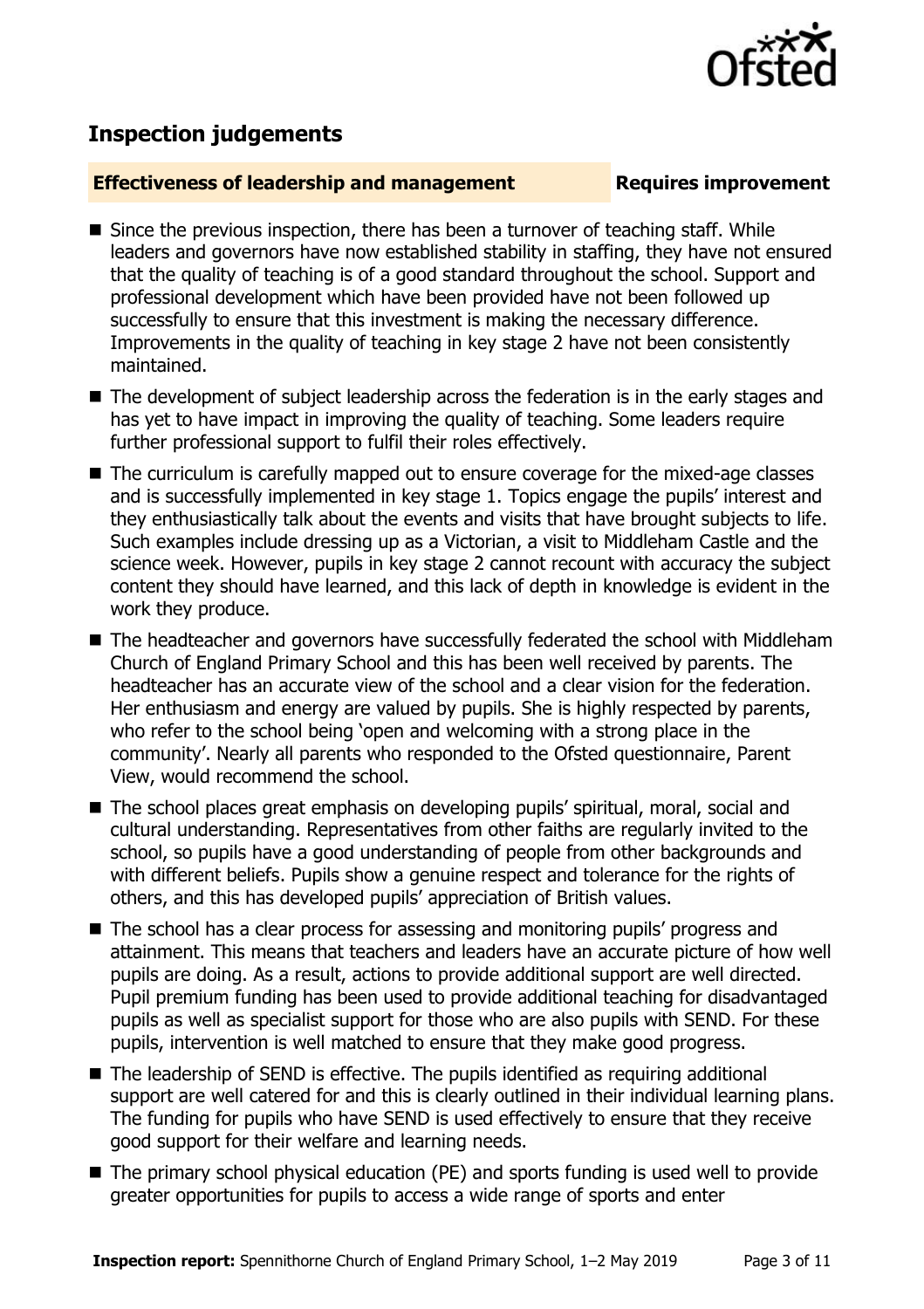

competitions, and to develop teachers' skills. The effectiveness of this grant is reflected in pupils' enthusiasm for PE. Scootering and skateboarding have been particularly popular with pupils.

#### **Governance of the school**

- A newly formed federation governing body has a keen focus and commitment to sustaining the future viability of Spennithorne Church of England School, with the demands of financial constraints. Governors have a good understanding of their role and responsibilities in holding the school to account, but have not been successful in securing consistently good teaching throughout the school.
- Governors regularly carry out monitoring visits to see the work of the school for themselves. Governors have an overview of the quality of teaching and learning and understand that while teaching is more stable, it is not yet good enough in key stage 2.
- Governors are prepared to challenge the headteacher, but have so far not been fully effective in speeding up the rate of improvements in the quality of teaching so that pupils achieve as well as they should.
- There are a small number of disadvantaged pupils in the school, some of whom have additional needs. Governors have directed funding to provide well-matched support with additional teaching in smaller teaching groups and/or specialist provision, including pastoral care. Overall, this has had a positive impact on the progress of these particular pupils.
- Governors are fully conversant with their legal duties for safeguarding, ensuring that staff are recruited with careful consideration.

### **Safeguarding**

- The arrangements for safeguarding are effective.
- The school places great emphasis on safeguarding its pupils and where necessary has taken action to protect some of its most vulnerable pupils and involve external agencies. Leaders are vigilant in checking up that procedures are implemented to protect pupils. As a result, the school has created a strong culture of safety. Pupils who spoke with inspectors and those who completed the online survey said that they feel safe in school and nearly all parents agree.
- $\blacksquare$  The school follows up absences, including those pupils who take extended holidays during term time. This has had a positive impact on reducing absences.
- Staff and pupils understand their obligations for safeguarding. This is emphasised throughout the school's work, as well as in lessons. Pupils talked to inspectors about how the work they had done in school on e-safety helped them understand how to stay safe online.
- All members of staff are checked for their suitability to work with children. The school ensures that all training for safeguarding and keeping pupils safe is accurate and up to date. Records of these checks are accurate and maintained.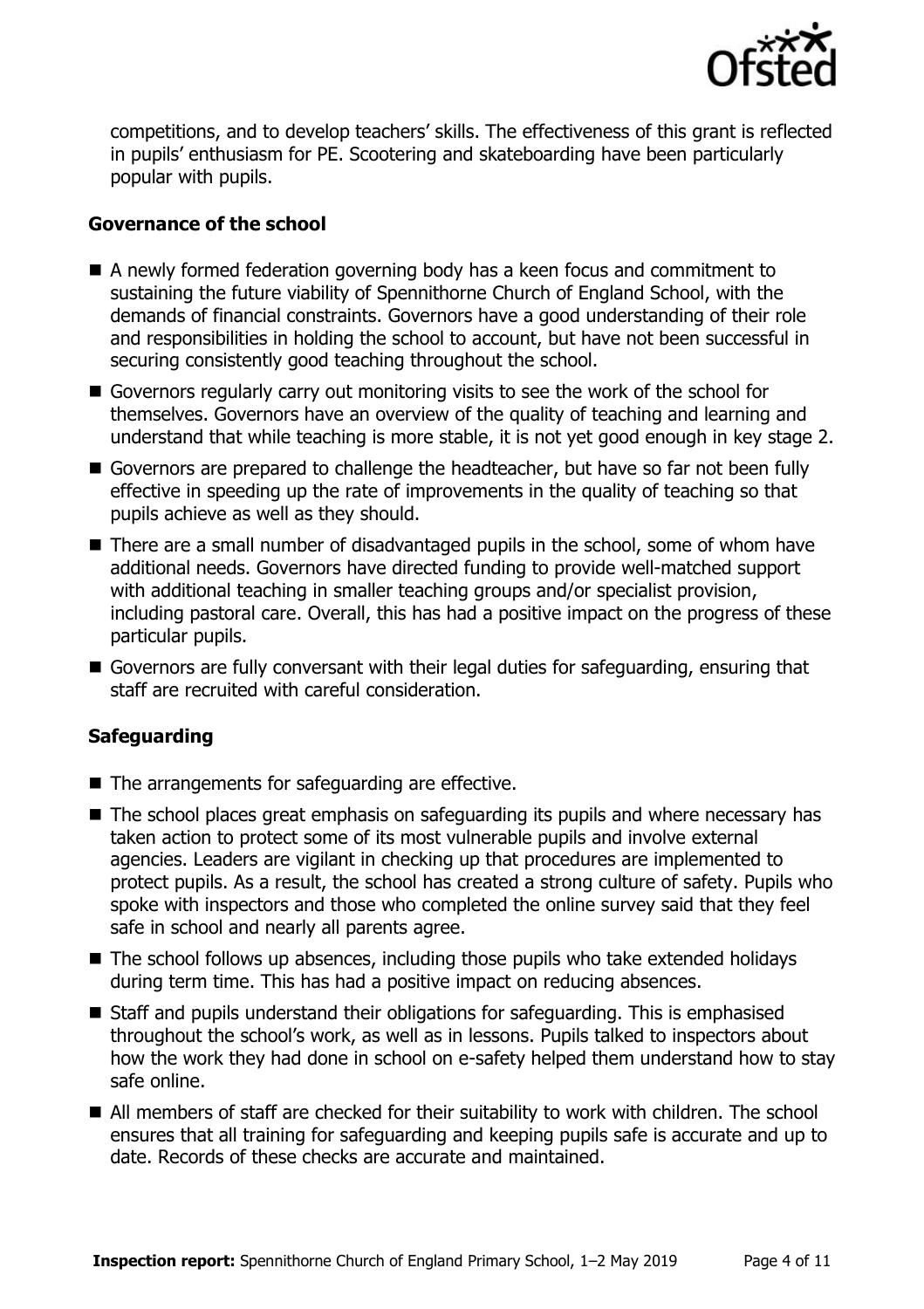

### **Quality of teaching, learning and assessment Fig. 2.1 Requires improvement**

- Teaching across the school is inconsistent. There is high-quality teaching in the early years and key stage 1, but in key stage 2 the quality of teaching requires improvement.
- $\blacksquare$  In key stage 2, assessment is not always used effectively to ensure that activities are well matched to what pupils need to learn. Often, pupils are not engaged in clearly focused tasks designed to improve their progress at a good rate. Teachers do not have high enough expectations of what pupils could achieve.
- Additional teaching in smaller groups is provided for pupils in key stage 2. This is helping to support those who are falling behind and is having a positive impact on improving their progress, particularly in mathematics.
- The teaching of phonics is good and ensures that pupils grasp the basic sounds that letters represent. All adults delivering phonics show a high level of expertise. Reading books are well matched to pupils' abilities for pupils in key stage 1 and younger pupils in key stage 2, so they are able to read fluently and with confidence.
- Pupils in Years 5 and 6 are encouraged to read books from home, and this ensures that they enjoy what they are reading. However, these texts are not always well monitored to check that pupils are developing an understanding of the styles of different authors. Older pupils are insufficiently challenged to extend their range of genres and they receive limited guidance on what they need to do to improve and develop as readers.
- There is now a clearer focus and approach to the teaching of mathematics, and this is helping pupils make better progress. Apparatus is effectively used to help pupils understand mathematical concepts. Pupils in key stage 2 have lots of opportunities to become fluent and master aspects of mathematics. Learning for these pupils does not consistently move on quickly enough to provide real challenge and deepen understanding and thus achieve higher standards.
- Teachers' expectations of the quality of writing across the school are inconsistent. In key stage 1, good teaching ensures that pupils' work is well presented. There are high levels of productivity even from the youngest pupils, who employ the techniques they have been taught. In key stage 2, these high standards are not maintained and as a result pupils' progress is erratic. Pupils do not routinely receive clear guidance on how their writing can be improved, and redrafted work does not necessarily produce higherquality pieces of writing.
- The teaching of other subjects, such as science and some of the foundation subjects, is not thorough enough in key stage 2 to ensure that there is clear progression of skills and knowledge. This hinders pupils in developing secure understanding of some of the subjects over time. By contrast, teaching of these subjects in key stage 1 ensures that pupils use specific and technical vocabulary in their explanations and recounts. As a result of these high expectations, younger pupils achieve well across the curriculum.
- **Pupils with SEND are well integrated into the life of the school because their needs are** well met. Teaching support is particularly effective when clearly directed by the teacher and when work is planned carefully. This supports these pupils in making good progress.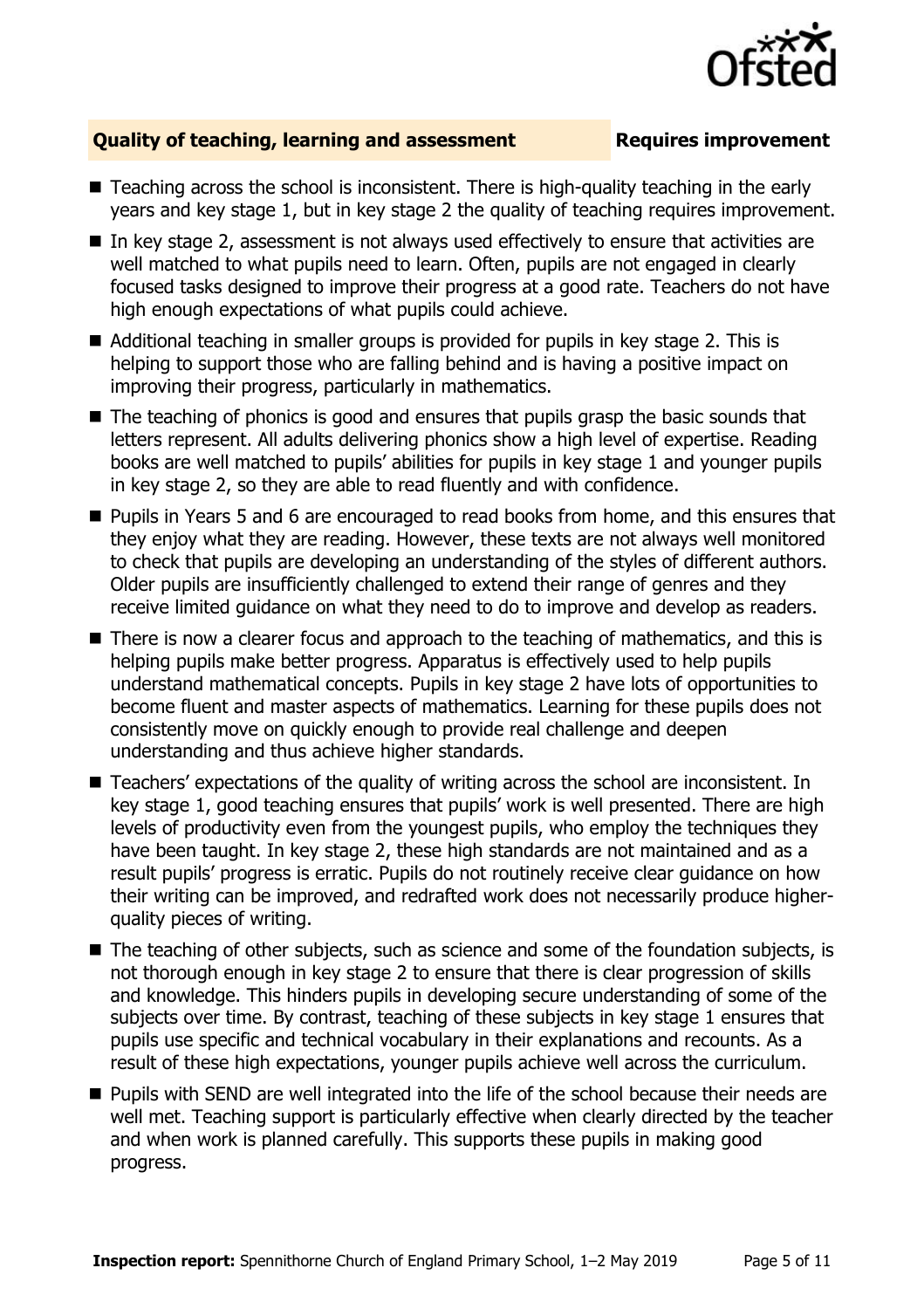

#### **Personal development, behaviour and welfare Good**

#### **Personal development and welfare**

- The school's work to promote pupils' personal development and welfare is good.
- Spennithorne is a caring school and is an integral part of the local community. Staff know the pupils and their families well. As a result, the school responds quickly to their needs, whether of a pastoral or practical nature. This ensures that pupils are well supported in school.
- The school's emphasis on pupils' physical and mental well-being ensures that pupils know how to keep themselves safe in a variety of situations. Pupils understand how to manage risk, can explain about fire safety and also showed the inspector some effective strategies they have used to cope with stress. They understand the importance of physical exercise and healthy eating, and this is reflected in their enthusiasm for PE. They understand the risks of using the internet and told the inspector that they must never share passwords.
- **Pupils say that there is little or no bullying in school and are confident that it would be** sorted out quickly. For their age, pupils have a good understanding of what can constitute bullying, including racism, and 'homophobia' is a term they confidently use.
- The school's ethos promotes effective reflection on faith, culture and personal choices. Pupils are well informed about how people might choose to lead different lifestyles. Pupils have a good understanding of British values and are accepting and welcoming of people's differences. These attributes prepare them well to be good citizens in modern Britain.

### **Behaviour**

- The behaviour of pupils is good.
- **Pupils have positive attitudes to learning and are enthusiastic about what they have** learned. They are happy to help each other and they cooperate effectively when engaged in learning activities. In lessons, they focus on their work and rise to a challenge when it is presented.
- **Pupils say that behaviour is usually good. They show respect for the school rules and** have a thorough understanding of the school's behaviour policy with its consequences and sanctions. They play cooperatively in the playground and move around the school in an orderly way.
- **Pupils embrace responsibility, for example as a librarian or on the eco council. They** conduct themselves well in and around school and are friendly, chatty and welcoming to visitors. They listen well to adults and their peers and show respect for the views of others.
- The attendance of pupils has improved this year as a result of concerted action by the school. While rates of attendance overall are broadly in line with the national average, some pupils do take unauthorised holidays during term time and this disrupts their education.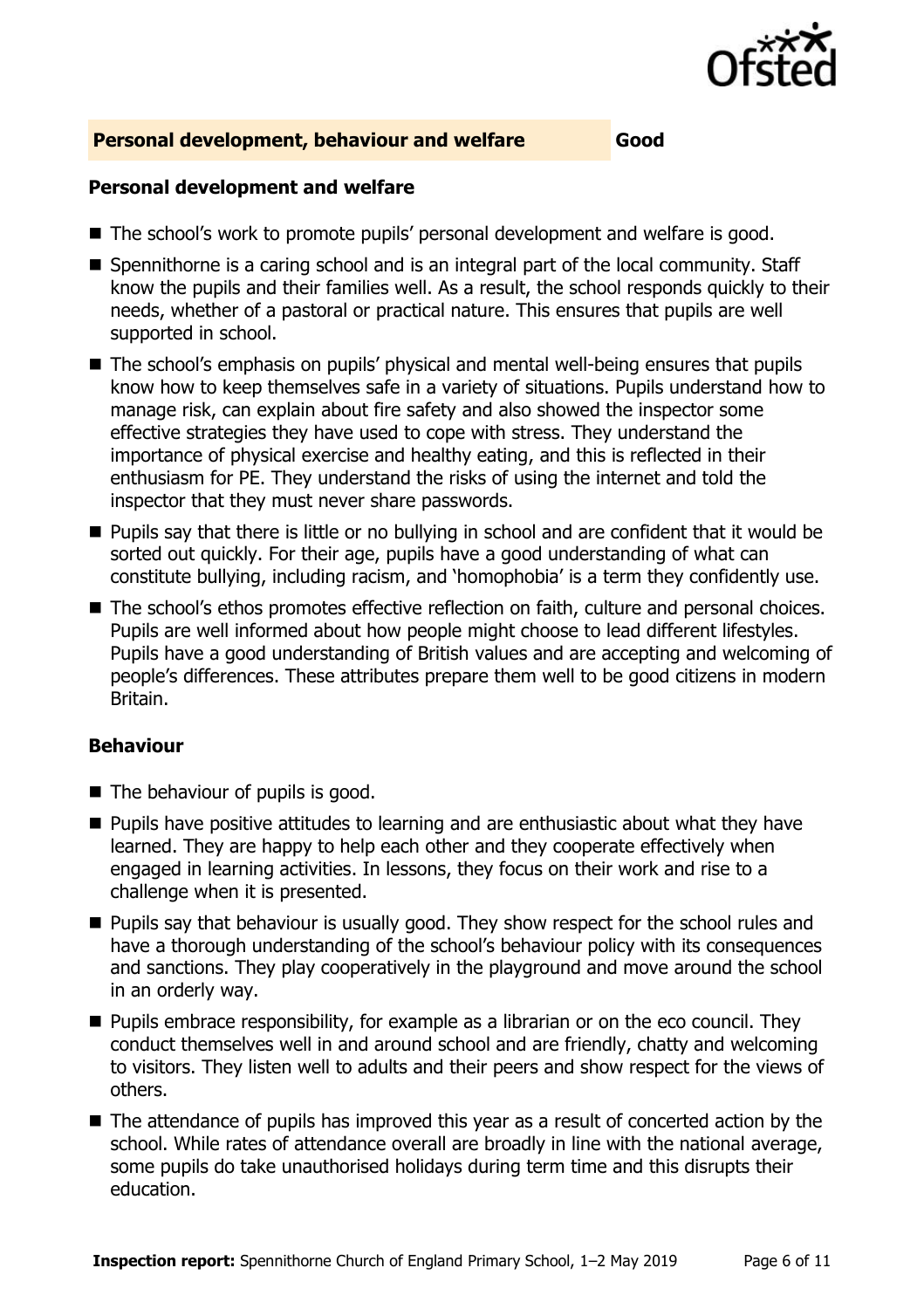

### **Outcomes for pupils Requires improvement**

- The proportion of pupils reaching expected standards at the end of key stage 1 and key stage 2 varies from year to year due to the small cohorts. The small number of pupils in each year group means that each pupil's performance has a marked effect on the school's overall figures when making comparisons to the national average. In addition, a higher-than-average proportion of pupils join or leave the school at other than the usual times. This can affect the school's published test and assessment results.
- $\blacksquare$  The teaching of phonics in the early years and Year 1 is good, and as a result achievement in phonics in both Year 1 and Year 2 has been consistently above the national average. The youngest pupils read with enthusiasm, sounding out words using their phonic skills and anticipating what is coming next in a story.
- **Pupils in key stage 2 say that they enjoy reading, and some older pupils bring in their** own books from home. Pupils share their interest in the subject matter of their reading choice. They are less confident in discussing how reading helps them with their writing, and this is because they do not have a secure understanding of authors' styles or a range of genres.
- $\blacksquare$  Key stage 1 pupils' books show good achievement in writing, where pupils are effectively using correct grammar and attempting new and adventurous vocabulary in their work. Young pupils soon develop a neat handwriting style, and the presentation of their work is of a high standard.
- This high standard is not replicated in the writing books of pupils in key stage 2. Pupils' writing often lacks depth. Pupils are inconsistent in writing in the correct style for the audience or emploving grammar and suitable vocabulary to write for effect. Pupils' editing of their work does not always produce an improved piece of writing and correction of spelling mistakes, and work is sometimes untidy.
- In mathematics in both key stage 1 and key stage 2, pupils show a fluency in the basic rules and these are well practised and applied in a range of contexts. During the inspection, Year 3 and Year 4 pupils were enthusiastically measuring the playground and working out the perimeter, debating how this could be accurately calculated.
- Pupils in Years 5 and 6, when presented with mathematics work which challenges their thinking, rise to the occasion with resilience, for example accurately drawing reflected polygons. However, their work shows that there are too few opportunities for them to deepen their mathematical knowledge through mathematical investigations. This is reflected in their minimal use of mathematical vocabulary when explaining their answers.
- The few disadvantaged pupils make good progress because their learning is well supported and because they have equal opportunities to participate in out-of-school activities.
- The achievement of pupils with SEND is good. Work is planned specifically to meet the needs of these pupils, who are well supported by teaching assistants.
- **Pupils in both key stages talk about their enjoyment of the various topics they have** studied and the science week that was held. During the inspection, pupils in key stage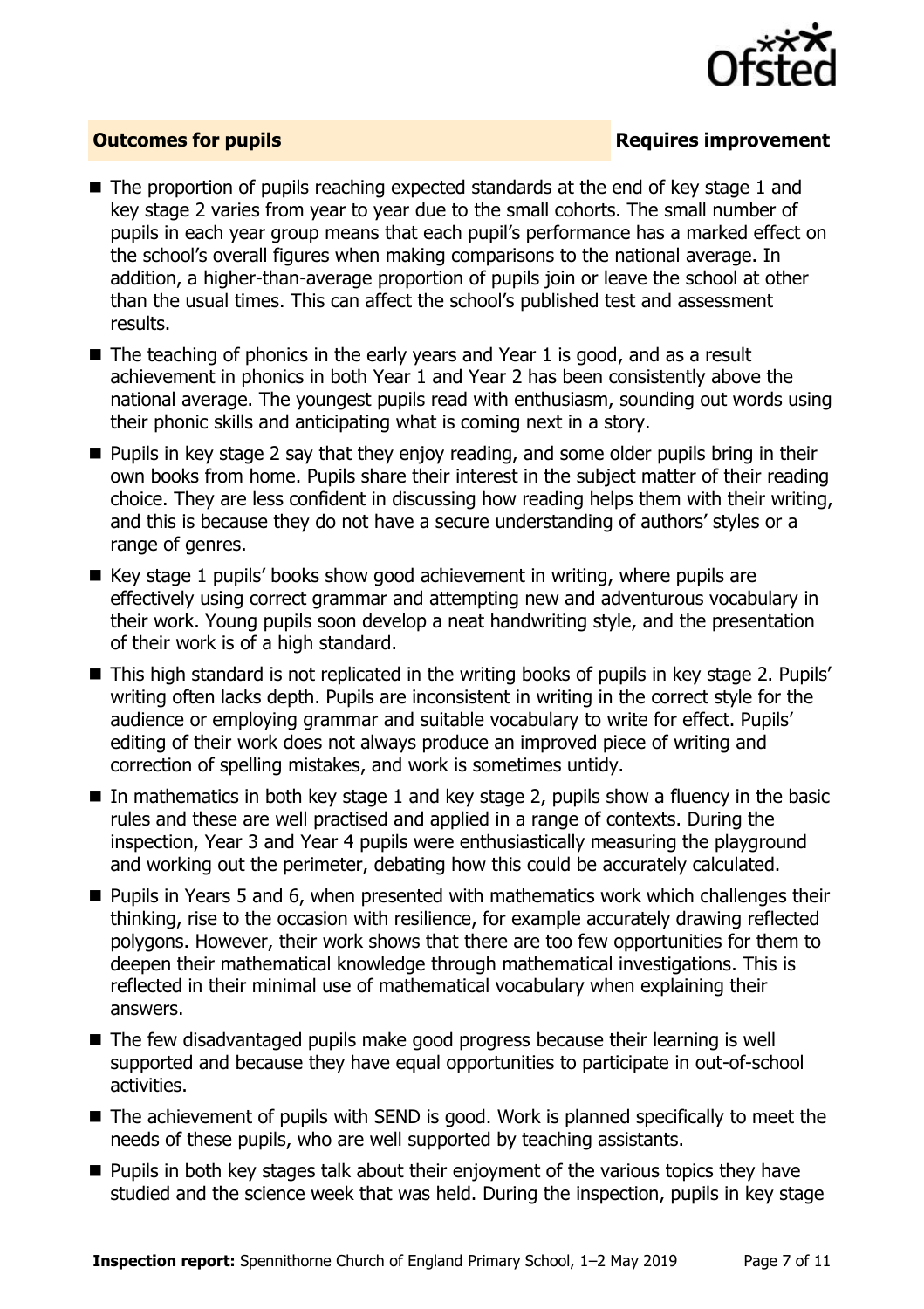

1 recorded their views comparing different works by the artist Andy Goldsworthy and then designed a sculpture in the style of his work, paying careful attention to the artist's techniques and methods.

The topic and science work of pupils in key stage 2 is often scant and lacks any real depth. Although pupils were enthusiastic about the activity which introduced the topic, this did not necessarily give them a grasp of the facts or provide them with a secure understanding of a subject. The ability of older pupils to recount what they have learned, using appropriate vocabulary both verbally and written in their work, is limited.

#### **Early years provision Good Good**

- Children enter the early years with skills and knowledge which are broadly typical for their age. They quickly adapt to a mixed-age class and are happy, motivated and ready to learn. Children have good relationships with adults as well as with each other. Over time, children leaving the Reception Year have consistently achieved a good level of development, equipping them well for key stage 1.
- The teaching of phonics is good. Children learn the basic skills of reading and apply the sounds they have learned to their spelling. Pupils use these skills to write lists and simple instructions. During the inspection, children were practising writing simple sentences in their phonics session, taking care to form their letters correctly.
- Children respond well to the stimulating activities, both in the classrooms and outside, which are carefully planned to meet their varying needs. Every opportunity is provided for children to learn outside. During the inspection, pupils showed an understanding of money as they charged for the sale of plants in their garden centre.
- Children behave well both in the classroom and the outside area. Pupils cooperate well and engage in lively chatter as they work and play, sharing their ideas with each other. Following input from the teacher, using a high-quality text, 'The Little Gardener', a small group of children were intent on building a tractor for him out of tyres and crates. They sustained focus and concentration, resolving the problems of constructing their vehicle with various materials and resources.
- Transition arrangements are good. The welfare and safety requirements in the early years are met. Children's personal needs and health and safety requirements are taken into account. The Reception class provides a safe place for children.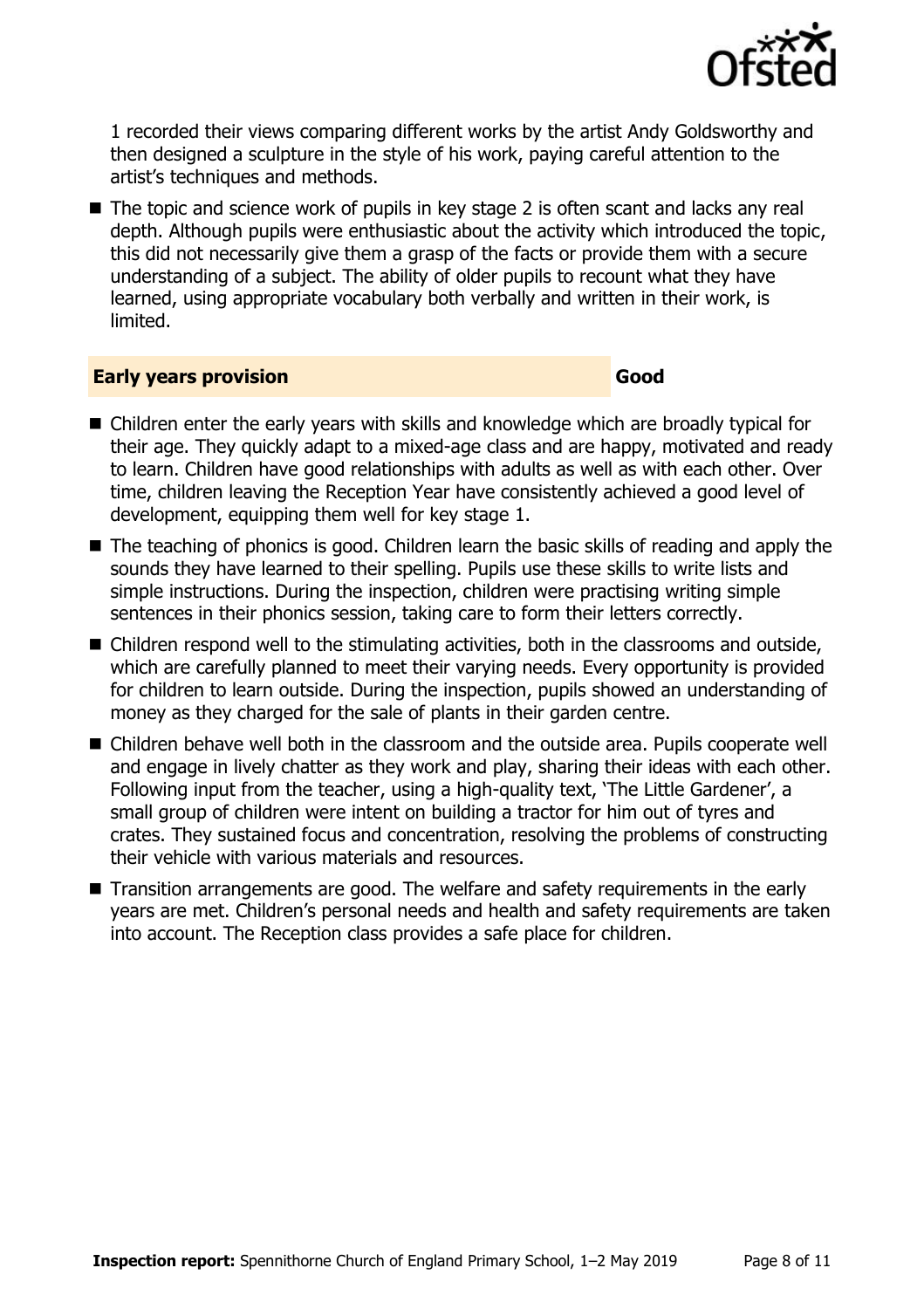

# **School details**

| Unique reference number | 121517          |
|-------------------------|-----------------|
| Local authority         | North Yorkshire |
| Inspection number       | 10088966        |

This inspection of the school was carried out under section 5 of the Education Act 2005.

| Type of school                      | Primary                           |
|-------------------------------------|-----------------------------------|
| School category                     | Voluntary controlled              |
| Age range of pupils                 | 4 to 11                           |
| <b>Gender of pupils</b>             | Mixed                             |
| Number of pupils on the school roll | 41                                |
| Appropriate authority               | The governing body                |
| Chair                               | Lesley Sweeting                   |
| <b>Headteacher</b>                  | Lindsay Evans                     |
| Telephone number                    | 01969 623474                      |
| Website                             | www.spennithorne.n-yorks.sch.uk   |
| <b>Email address</b>                | admin@spennithorne.n-yorks.sch.uk |
| Date of previous inspection         | 22-23 April 2015                  |

### **Information about this school**

- Spennithorne Church of England Primary School is much smaller than the averagesized primary school and is part of a federation with Middleham Church of England Primary School.
- There are two classes. Children in the early years are taught alongside pupils in Years 1 and 2. Pupils in Years 3 to 6 are also taught together. The vast majority of pupils are of White British heritage and speak English as their first language.
- The proportion of disadvantaged pupils who are supported by the pupil premium funding is below average. The proportion of pupils with SEND is also below average, but numbers of these groups can vary from year to year because of the small cohorts of pupils.
- Over time, the proportion of pupils who join and leave the school outside the normal times is higher than average.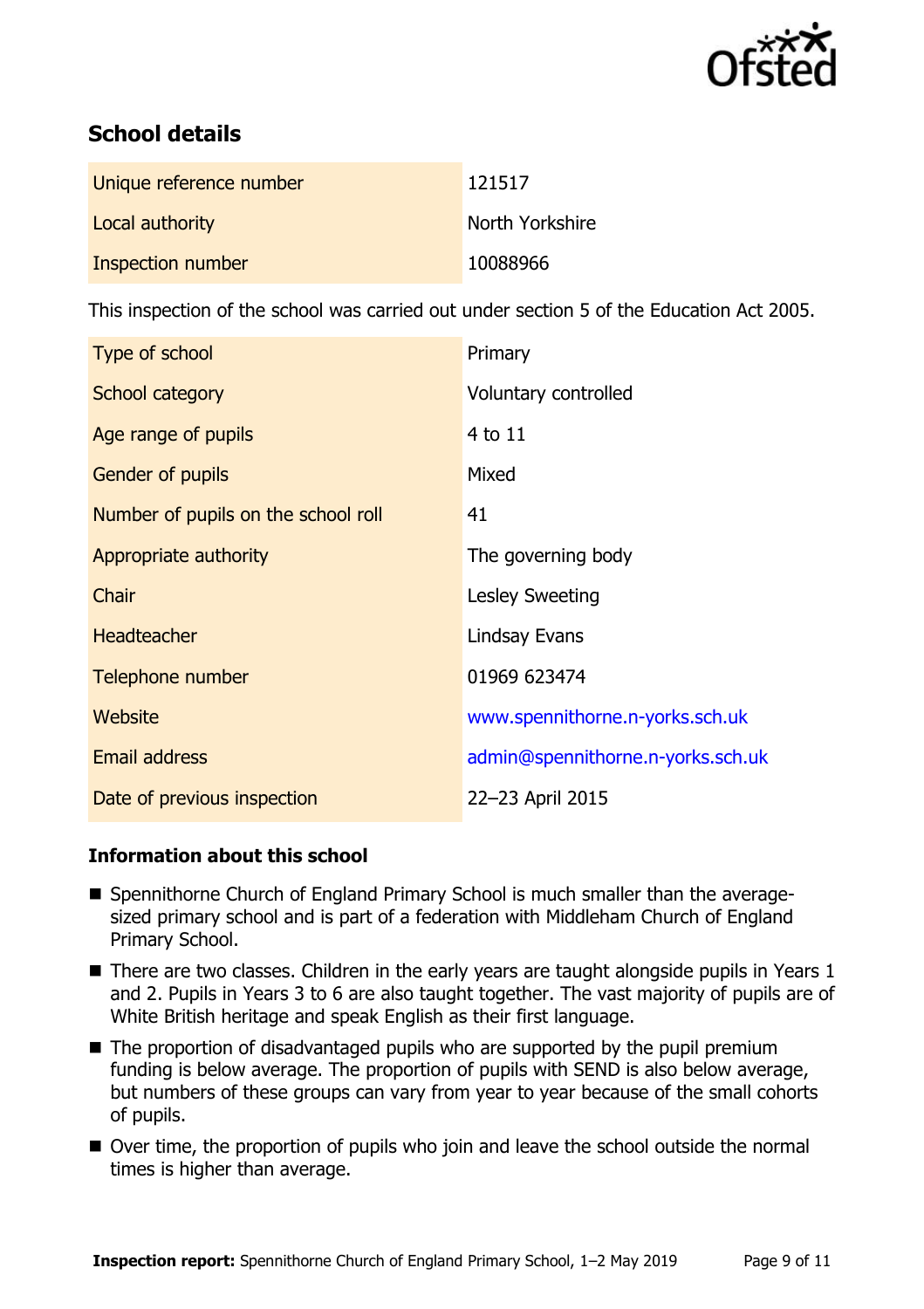

# **Information about this inspection**

- The inspector observed teaching in both classrooms, and some observations were shared with the headteacher. In addition, she observed the teaching of small groups of pupils.
- The inspector scrutinised a selection of pupils' work and listened to some pupils read. She spoke with a number of pupils about their views of school and their opinions of behaviour and safety. There were 35 responses to Ofsted's pupil survey.
- The inspector held discussions with staff and governors and considered a wide range of school documents. These included the school's self-evaluation report, the development plan, behaviour and attendance records, governing body documents and documents relating to safeguarding and the monitoring of teachers' performance.
- The inspector took into account the 10 responses of parents who submitted their views to the inspection team, as well as the 21 responses to Ofsted's online questionnaire, Parent View.

### **Inspection team**

Karen Heath, lead inspector **Calculate Control** Ofsted Inspector